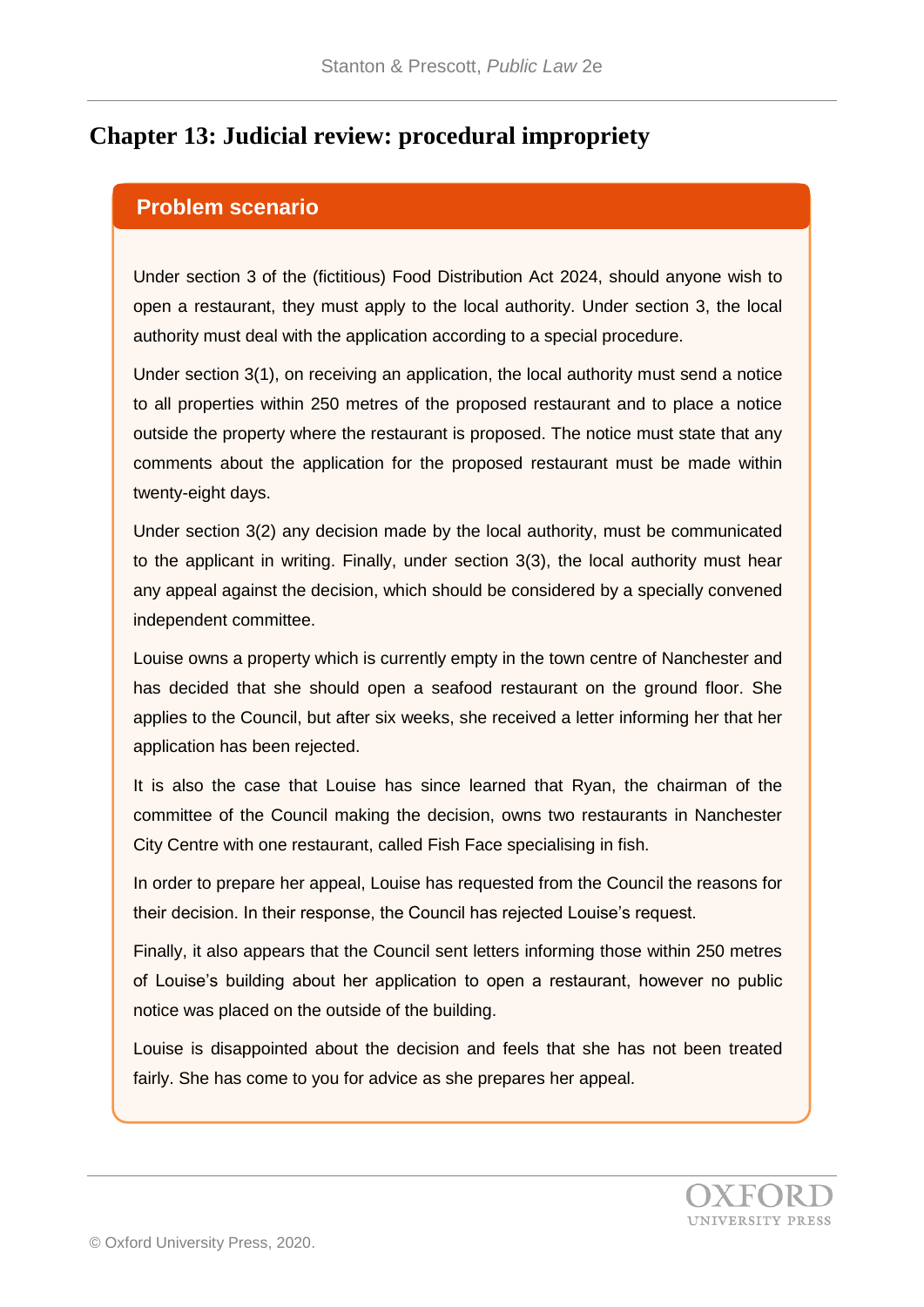Imagine that you have been presented with this scenario and asked to advise Louise.

The scenario raises the following issues. First, whether the procedural requirements as laid down in the 2024 Act have been complied with, whether there is an issue with bias, and what type of hearing Louise may be entitled to expect. In relation to the hearing there are other issues including whether Louise would be entitled to an oral hearing and whether she could be legally represented. The final issue is whether Louise is entitled to reasons as to why her application was rejected.

Each of these issues will be discussed in turn.

### (1) **The procedural requirements**

It is clear that the Council have complied with the requirement in section 3(1) of sending a notice to all properties within 250 metres of Louise's property; however, they have failed to comply with the requirement that a public notice is placed outside the building. This raises the distinction between *Bradbury v Enfield Borough Council<sup>1</sup>* and *Coney v Choyce<sup>2</sup>* discussed at 13.2.1. On the facts, this appears to be closer to Coney v Choyce, as it appears that the purpose of section 3(1) is that those close to the property are informed about the proposal for a restaurant and that they are given the opportunity to do so. They will have been given this opportunity through the notices they each received. In this way, it appears that there has been substantial compliance with the section as required by the *R v Secretary of State for the Home Department, ex p Jeyeanthan<sup>3</sup>* case.

# **(2) Ryan**

The issue with Ryan is that as the chairman of the committee that decided Louise's application he owns two restaurants, one of which is a seafood restaurant—which is the same type of food that Louise is intending to sell in her restaurant. This clearly raises questions as to why Louise's application has been rejected. The concern is that Ryan has his own interests in ensuring that Louise's restaurant does not open, as it could compete with his own, especially his Fish Face restaurant.

l

<sup>1</sup> [1967] 1 WLR 1311.

<sup>2</sup> [1975] 1 WLR 422.

<sup>&</sup>lt;sup>3</sup> [2000] 1 WLR 354.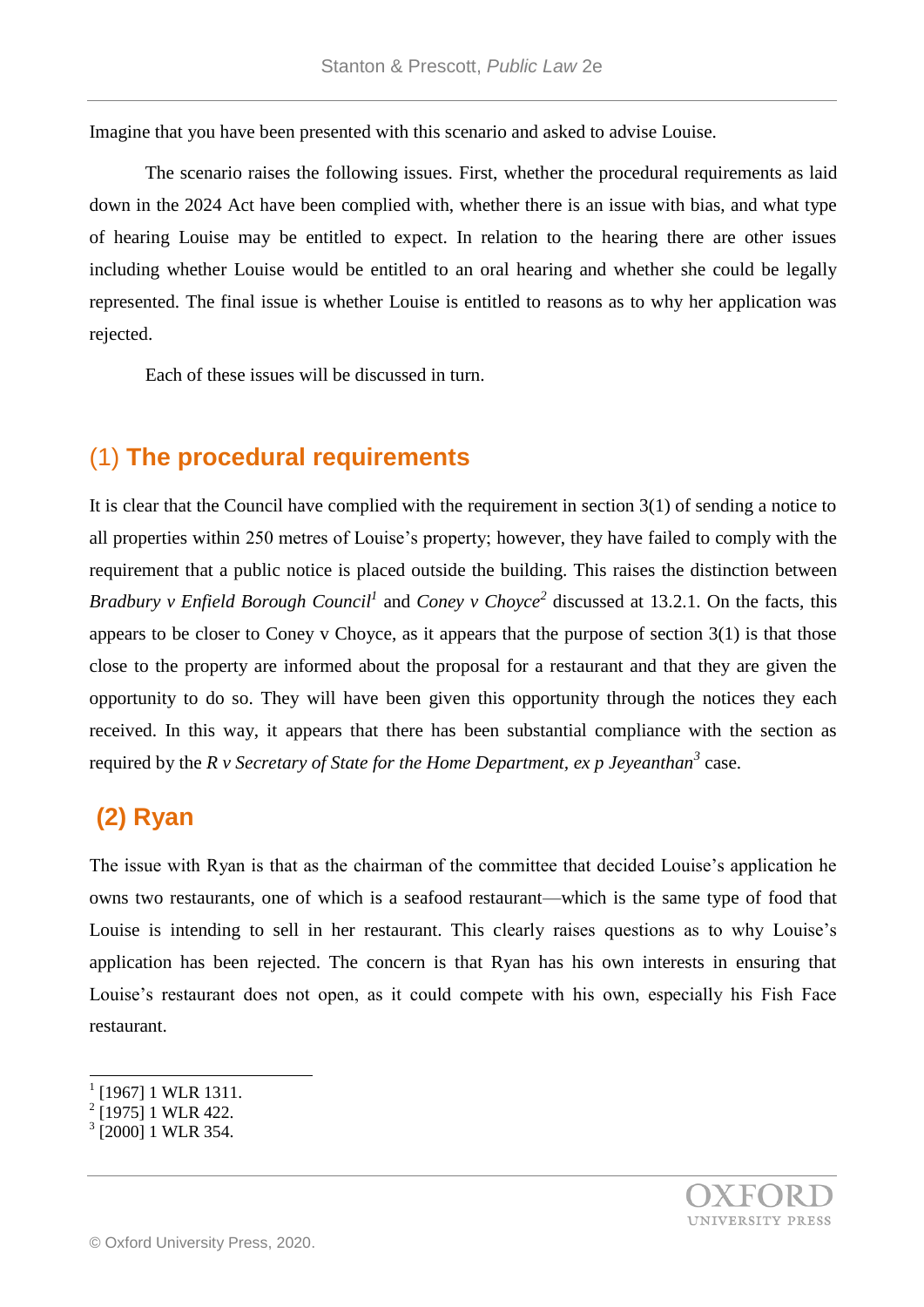The question is whether there is actual bias or the automatic disqualification rule applies. It is very difficult to prove actual bias, as Louise has no evidence that the decision to reject her application has been motivated by bias against her. It is far easier to apply the automatic disqualification rule. Here, Ryan has a financial interest in the decision. This means that Ryan is automatically disqualified from being part of the committee that determined Louise's application. It is also likely that Ryan's interest is more than merely *de minimis.*

### **(3) What type of hearing**

This is an issue which relates to Louise's business interests, so is a relatively serious matter and it would seem that the principles from *R (Osborn) v Parole Board<sup>4</sup>* as discussed in 13.5 would apply. There is a need for the Council to explain why her application for a licence has been rejected and Louise has a legitimate interest in participating in the decision. An oral hearing would also allow her to put her case before an independent panel and test the reasoning of the Council most effectively.

# **(4) Legal representation**

It may also be that she would be entitled to be legally represented at the hearing, should she so choose. It appears that the test in *R v Secretary of State for the Home Department, ex p Tarrant<sup>5</sup>* applies, particularly given the facts raise a legal question, as Ryan being the chair of the committee who decided her application may fall under one of the categories of bias.

# **(5) Reasons**

It remains the case that there is no duty at common law to give reasons and there is no statutory requirement to give reasons. However, under section 3(3) of the 2024 Act, Louise is given the right to appeal against the decision. This right can only be exercised fairly if Louise is aware of the factors that meant her application was rejected. This is a strong indication that in this case reasons should be given to Louise. Both the *R v Civil Service Appeal Board, ex p Cunningham*<sup>6</sup> and *R v Higher Education Funding Council, ex p Institute of Dental Surgery<sup>7</sup>* cases, as discussed above,

l



<sup>4</sup> [2013] UKSC 61.

<sup>5</sup> [1985] OB 251.

 $6$  [1992] ICR 816.

 $7$ [1994] 1 WLR 242.